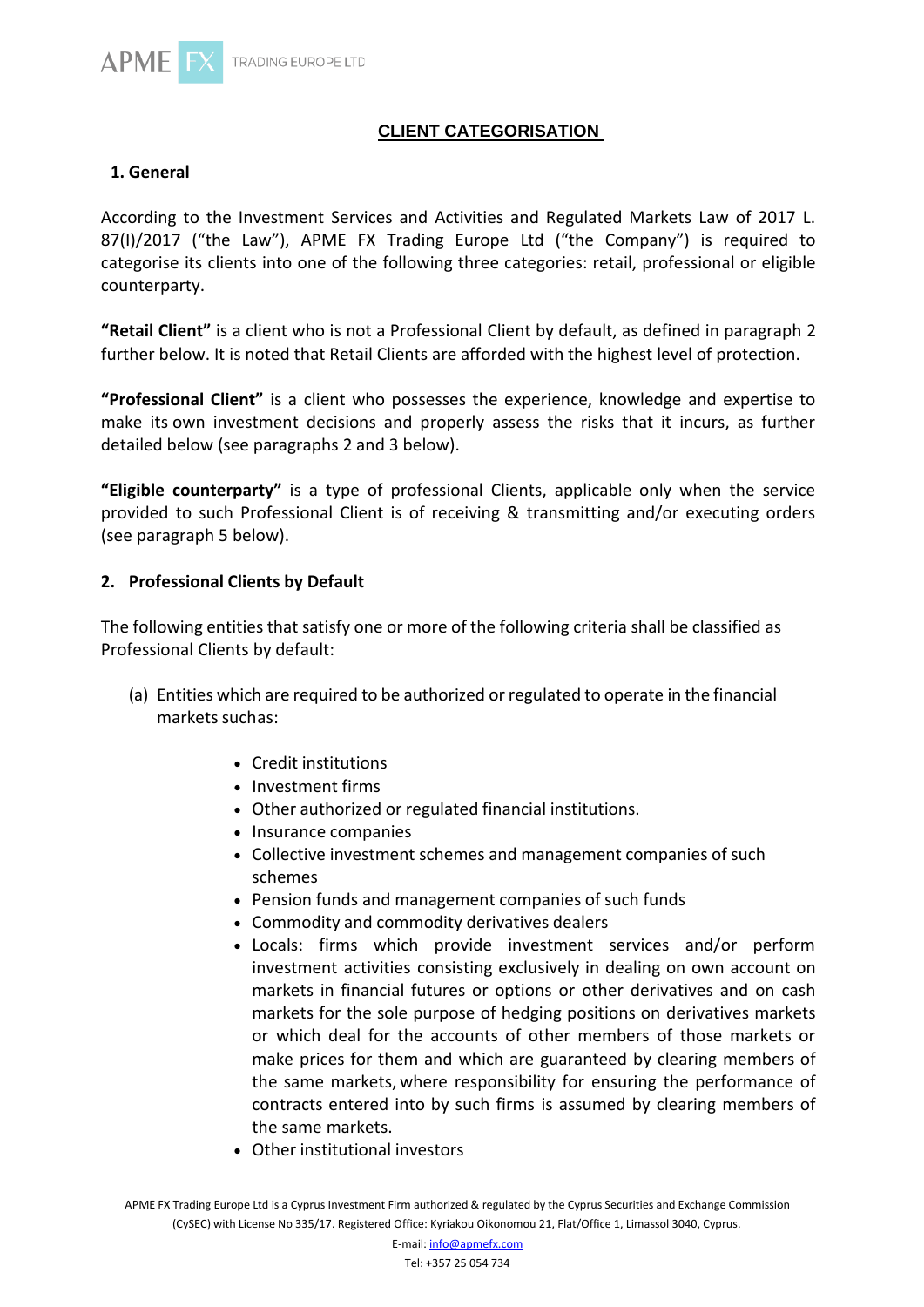

- (b) Large undertakings meeting two of the following size requirements, on a portfolio basis:
	- Balance sheet total at least EUR 20.000.000
	- Net turnover at least EUR 40.000.000
	- Own funds at least EUR 2.000.000.
- (c) National and regional governments, public bodies that manage public debt, Central Banks, international and supranational institutions such as the World Bank, the International Monetary Fund, the European Central Bank, the European Investment Bank and other similar international organizations.
- (d) Other institutional investors whose main activity is to invest in financial instruments, including entities dedicated to the securitization of assets or other financing transactions.

The entities mentioned above are considered to be Professional Clients be default. So, where the Client fulfils one of the criteria referred to above, the Company shall inform it prior to any provision of services that, on the basis of the information available to the Company, the Client is deemed to be a professionalClient and will be treated as such unless the Company and the Client agree otherwise (see paragraph 4 below).

#### **3. Non-Professional Clients who may be treated as Professional on Request.**

3.1. General

Clients not mentioned in paragraph 2 above may also be allowed to be treated as Professional Clients and hence waive some of the protections afforded by the Law.

The Company is allowed to treat any such Clients as Professionals provided the relevant criteria and procedures mentioned herein below are fulfilled. These Clients should not, however, be presumed to possess market knowledge and experience comparable to that of the categories of paragraph 2. So, any waiver of the protection afforded to them shall be considered valid only if an adequate assessment of the expertise, experience and knowledge of the Client, undertaken by the Company, gives reasonable assurance, in light of the nature of the transactions or services envisaged, that the said Client is capable of making his own investment decisions and understanding the risks involved.

For this reason, the Company will apply a fitness test to assess their expertise and knowledge.

#### 3.2. Assessment

In the course of the above assessment, as a minimum, two of the following criteria should be satisfied:

• the Client has carried out transactions, in significant size, on the relevant market at an averagefrequency of 10 per quarter over the previous four quarters;

APME FX Trading Europe Ltd is a Cyprus Investment Firm authorized & regulated by the Cyprus Securities and Exchange Commission (CySEC) with License No 335/17. Registered Office: Kyriakou Oikonomou 21, Flat/Office 1, Limassol 3040, Cyprus.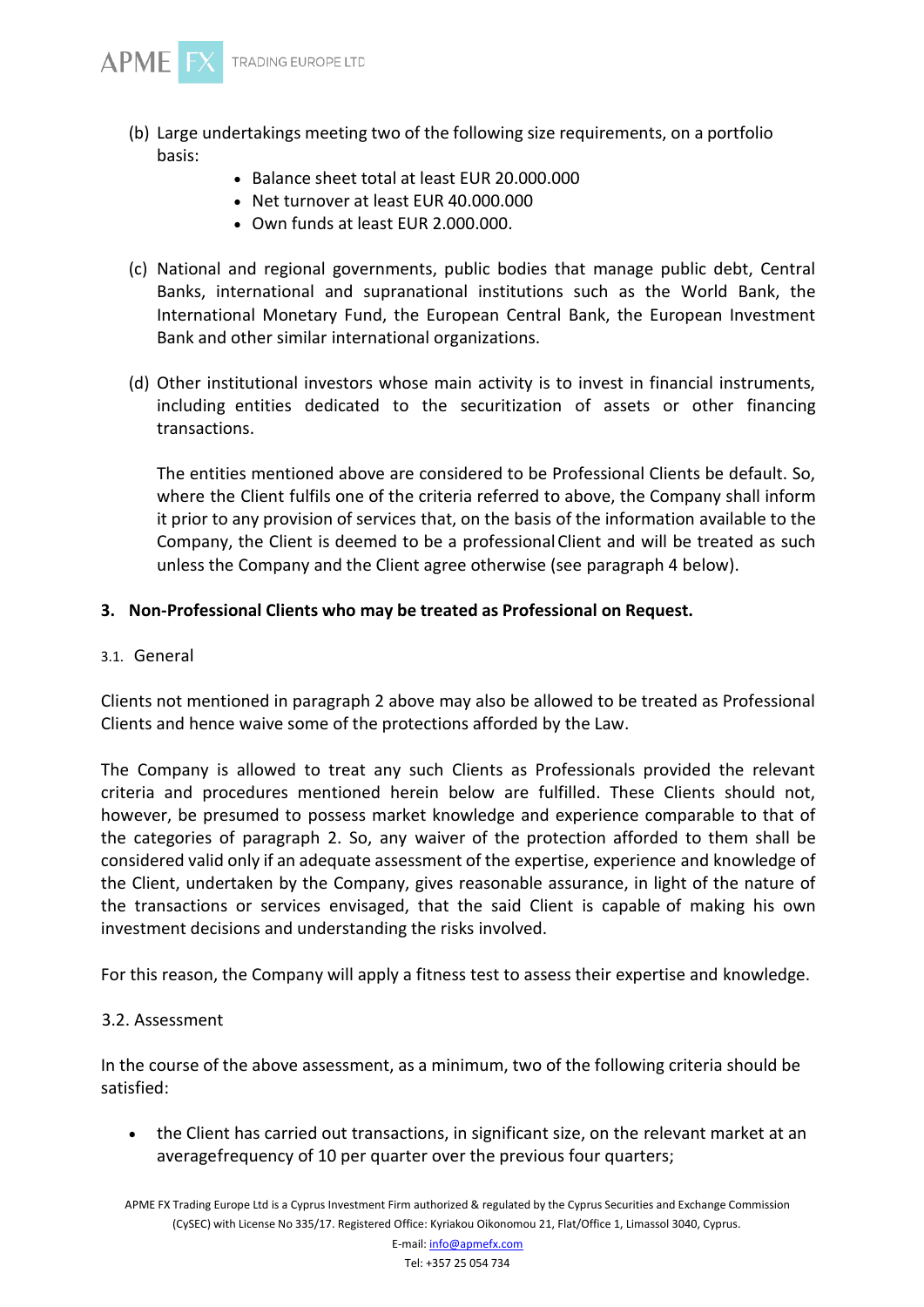- the size of the Client's financial instrument portfolio, defined as including cash deposits andfinancial instruments exceeds 500,000 Euros;
- the Client works or has worked in the financial sector for at least one year in a professionalposition, which requires knowledge of the transactions or services envisaged.

In the case of small entities, the person subject to the above assessment should be the person authorised to carry out transactions on behalf of the entity.

## 3.3. Procedure

- The Client states in writing to the Company that it wishes to be treated as a Professional Client,either generally or in respect of a particular investment service or transaction, or type of transaction or product.
- The Company must give it a clear written warning of the protections and investor compensationrights it may lose.
- The Client must state in writing, in a separate document from the main Agreement, that it is aware of the consequences of losing such protections.
- Before deciding to accept any request for waiver, the Company must take all reasonable steps toensure that the Client requesting to be treated as a Professional Client meets the relevant requirements stated above.

Clients wishing to change their categorization may request it by sending an email to [backoffice@apmefx.com.](mailto:backoffice@apmefx.com)

#### 3.4. Keeping the Company Informed

All Clients are responsible for keeping the Company informed about any change which could affect their current categorisation.

However, if the Company becomes aware that the Client no longer fulfils the initial conditions whichmade it eligible for a professional treatment, the Company should take appropriate action.

## **4. Professional Clients Requesting to be treated as Retail.**

It is noted that Professional Clients of paragraph 2 are allowed to request non-professional treatment and instead be treated as Retail Clients, so as to enjoy a higher level of protection. It is the responsibility of the Client, considered to be a Professional Client, to ask for a higher level of protection when it deems it is unable to properly assess or manage the risks involved.

E-mail[: info@apmefx.com](mailto:info@apmefx.com) Tel: +357 25 054 734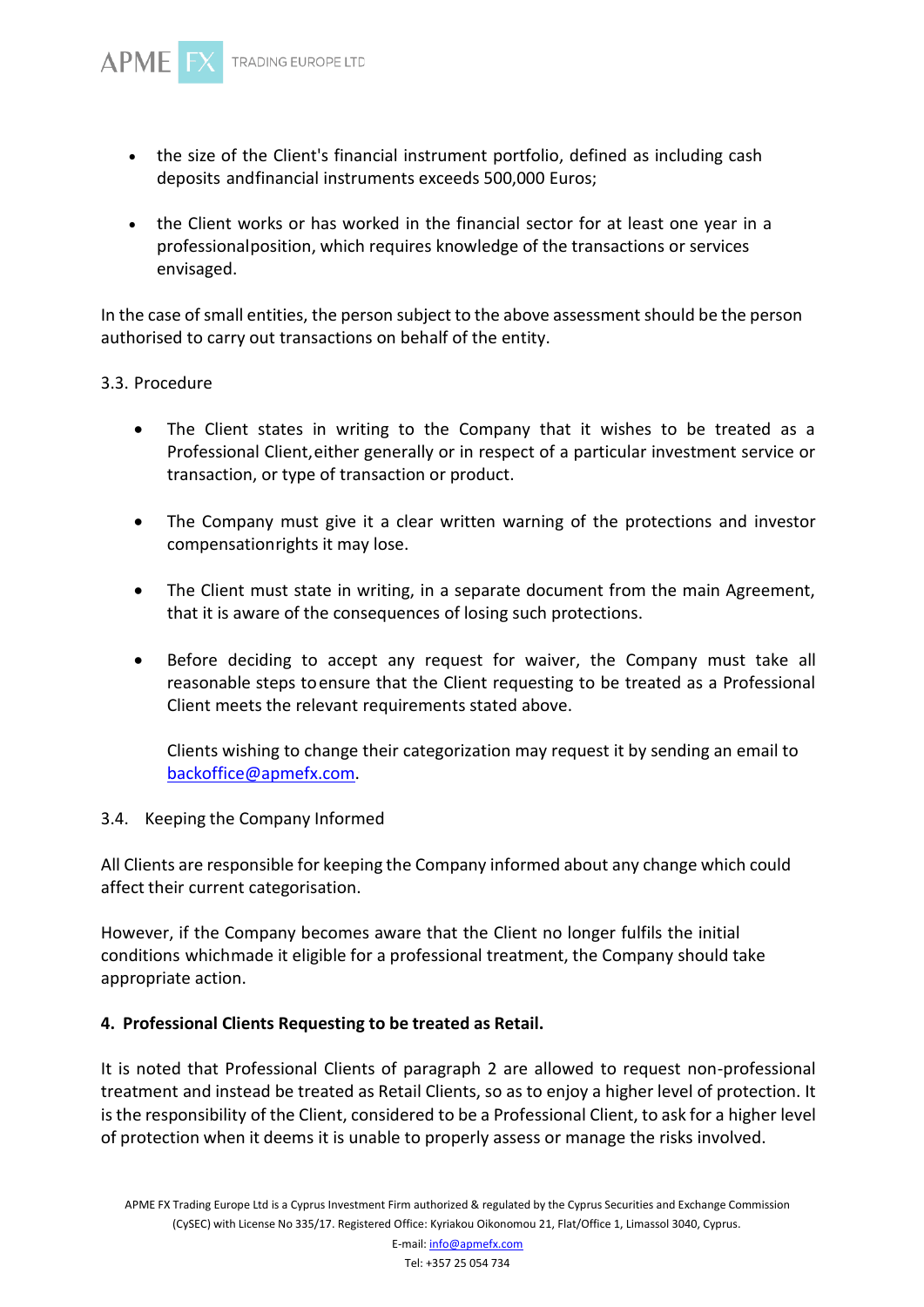

This higher level of protection will be provided when a Client who is considered to be a professional enters into a written agreement with the Company to the effect that it shall not be treated as a Professional for the purposes of the applicable conduct of business regime. Such agreement should specify whether this applies to one or more particular services or transactions, or to one or more types of products or transaction.

#### **5. Eligible Counterparties**

An Eligible Counterparty is an undertaking which falls within categories (a), (b) and (c) of the Clients who are considered to be Professionals by default (of paragraph 2 above).

Further, the Eligible Counterparty category is applicable only for the following investment services:

- Reception and transmission of Client orders
- Execution of orders on behalf of Clients

On request, the Company may also recognise as an Eligible Counterparty which fall within a category of Clients who are to be considered professional Clients in accordance to the fitness test (see paragraph 4 above). In such cases, however, the undertaking concerned shall be recognised as an Eligible Counterparty only in respect of the services or transactionsfor which it could be treated as a Professional Client.

In the event of a transaction where the prospective counterparty is located in another EU Member State, the Company shall defer to the status of the other undertaking as determined by the legislation of the said Member State in which that undertaking is established.

#### **6. Types of Requests for Different Categorization**

The following requests may be submitted to the Company should a client wish to change its categorization:

- (a) A Retail Client can request to be categorized as a Professional Client. The Client therefore accepts a lower level of protection (see paragraph 3 above).
- (b) A Professional Client can request to be categorized as a Retail Client. The Client therefore obtains higher level of protection (see paragraph 4 above). A Professional Client can request tobe treated as an Eligible Counterparty, obtaining therefore a lower level of protection (see paragraph 5 above).

An Eligible Counterparty can request to be categorized as a Professional Client or a Retail Client. The Client therefore obtains higher level of protection (see paragraph 5 above).

It is noted that the Company is not required to agree with a request for non-professional or non-EligibleCounterparty treatment. In addition, the Company may, on its own initiative, treat as a Professional or Retail Client an Eligible Counterparty or treat as a Retail Client a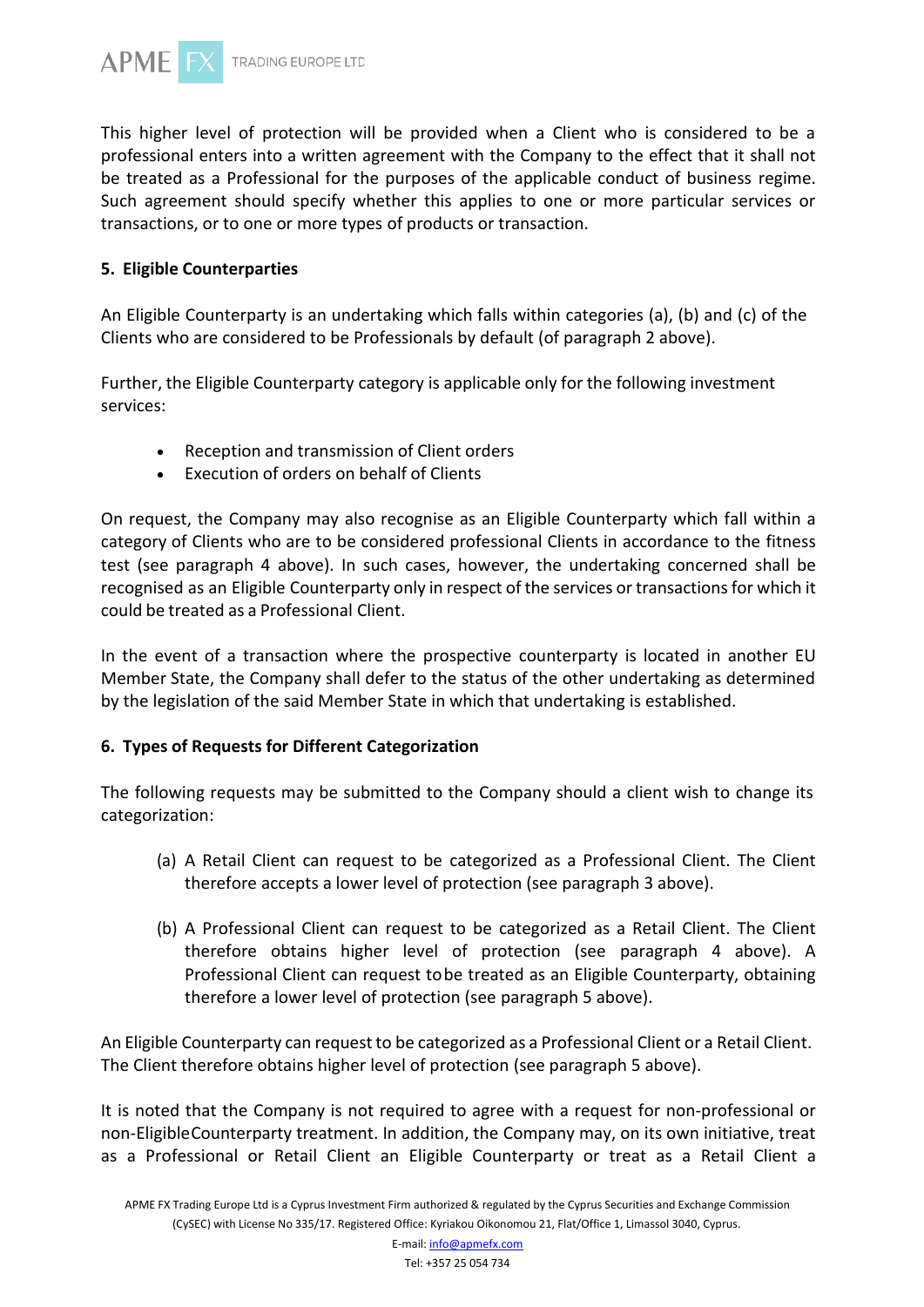

Professional Client.

Clients wishing to change their categorization may request it by sending an email to [backoffice@apmefx.com.](mailto:backoffice@ozios.com)

## **7. Protection Rights**

7.1. Retail and Professional Clients

Where the Company treats a Client as a Retail Client, the Client is entitled to more protections under the Law, than if the Client was treated as a Professional Client. In summary, the protection Retail Clients are entitled to is following (the list may not be exhaustive):

- (a) A Retail Client will be given more information disclosures with regards to the Company, its services, its financial instruments and their performance, the nature and risks of financial instruments, its costs, commissions, fees and charges.
- (b) Where the Company is providing the services of Reception & Transmission of orders and/or Execution of Client orders, the Company shall ask a Retail Client to provide information regarding his knowledge and experience in the investment field relevant to the specific type of product or service offered or demanded, so as to enable the Company to assess whether the investment service or product envisaged is appropriate for the Client. In case the Company considers, on the basis of the information received, that the product or service is not appropriate to a Retail Client, it shall warn the Client accordingly. Please note that the Company is not required to assess appropriateness in certain cases specified by the Law (for example but not limited to the situation where on an execution only basis the financial instrument concerned isnot complex).

On the other hand, the Company shall be entitled to assume that a Professional Client has the necessary experience and knowledge in order to understand the risks involved in relation to those particular investment services or transactions, or types of transaction or product, for which the Client is classified as a Professional Client. Consequently, and unlike the situation with a Retail Client, the Company should not generally need to obtain additional information from the Client for the purposes of the assessment of appropriateness for those products and services for which they have been classified as a Professional Client.

(c) When executing Client orders, the Company must take all sufficient steps to achieve what is called "best execution" of the Client's orders that is to obtain the best possible result for its clients.

Where the Company executes an order of a Retail Client, the best possible result shall be determined in terms of the total consideration, representing the price of the financial instrument and the costs related to execution, which shall include all expenses incurred by the Client which are directly related to the execution of the order, including execution venue fees, clearing and settlement fees and any other fees paid to third

APME FX Trading Europe Ltd is a Cyprus Investment Firm authorized & regulated by the Cyprus Securities and Exchange Commission (CySEC) with License No 335/17. Registered Office: Kyriakou Oikonomou 21, Flat/Office 1, Limassol 3040, Cyprus.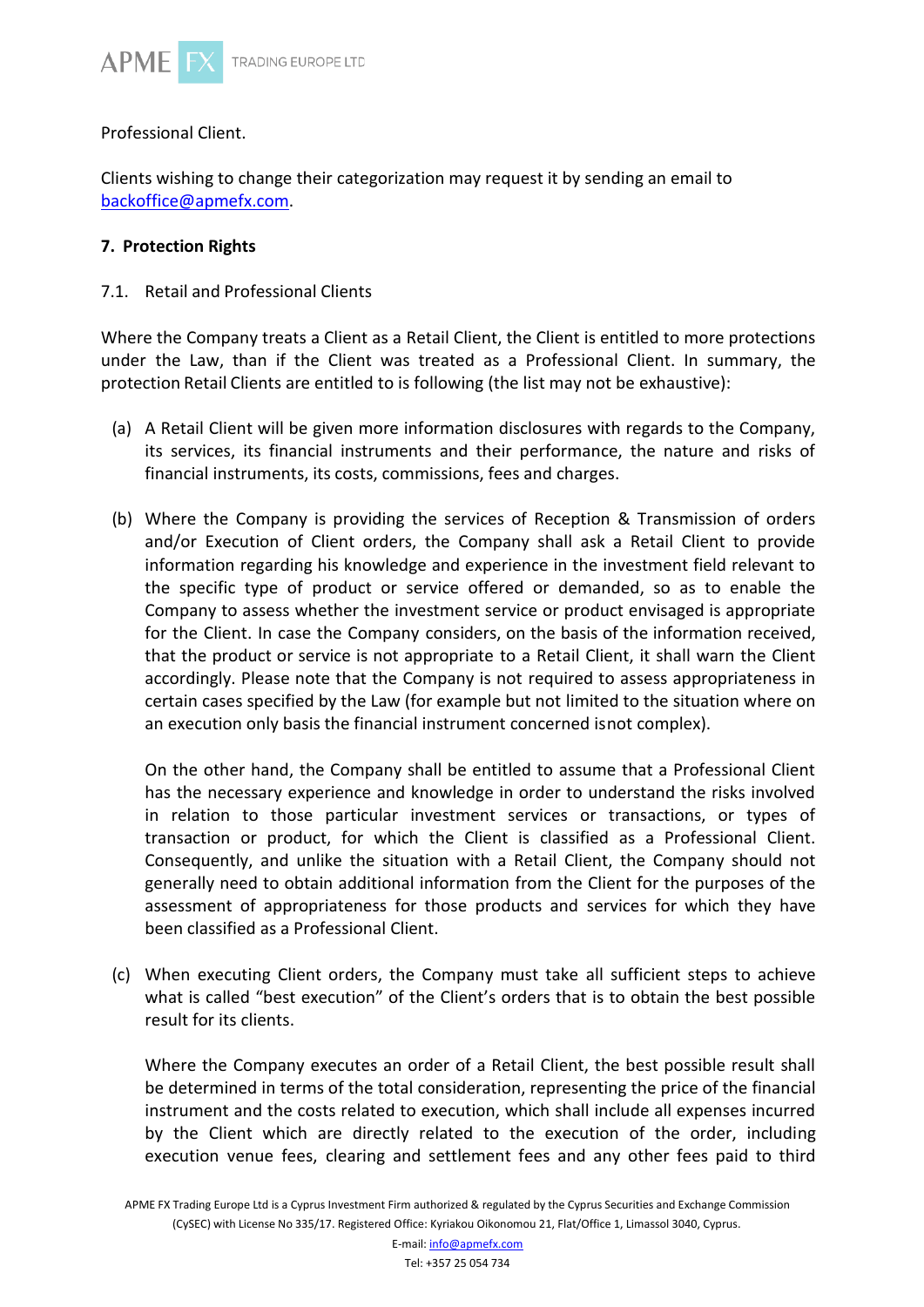

parties involved in the execution of the order.

- (d) The Company must inform Retail Clients of material difficulties relevant to the proper carryingout of their order(s) promptly upon becoming aware of the difficulty.
- (e) Retail Clients may be entitled to compensation under the Investor Compensation Fund ("ICF") for Clients of Investment Firms, while Professional Clients are not entitled to compensation under the ICF.
- (f) Where the Company executes orders for retail clients, it shall provide those clients with a summary of the relevant policy focused on the total costs they incur.
- (g) Where the Company holds a retail client account with positions in leveraged financial instruments or contingent liability transactions, the firm must report to the client if the initial value of each instrument depreciates by 10% and thereafter at multiples of 10%.
- (h) The Company cannot conclude title transfer financial collateral arrangements with retail clients for the purpose of securing or covering present or future, actual or contingent or prospective obligations of clients.
- (i) When providing investment advice, the Company will, before the transaction is made, provide the retail client with a statement/report in a durable medium specifying the advice given and how that advice meets the preferences, objectives and other characteristics of the retail client.
- (j) When the Company provides Portfolio Management or has informed a retail client that it will carry out a periodic assessment of suitability, the periodic report shall contain an updated statement of how the investment meets the client's preferences, objectives and other characteristics of the retail client.
- 7.2. Eligible Counterparties

Where the Company treats the Client as an Eligible Counterparty, the Client will be entitled to fewer protections under the Law than it would be entitled to as a Retail or Professional Client. In particular and in addition to the above of paragraph 7.1 (the list may not be exhaustive):

- (a) The Company is not required to provide the Client with best execution in executing the Client'sorders.
- (b) The Company is not required to implement procedures and arrangements which provide for theprompt, fair and expeditious execution of its Client orders, relative to other Client orders or its trading interests.
- (c) The Company is not required to assess the appropriateness or suitability of a product or servicethat it provides to Client but can assume that the Client has the expertise to choose the most appropriate product or service for itself and that

APME FX Trading Europe Ltd is a Cyprus Investment Firm authorized & regulated by the Cyprus Securities and Exchange Commission (CySEC) with License No 335/17. Registered Office: Kyriakou Oikonomou 21, Flat/Office 1, Limassol 3040, Cyprus.